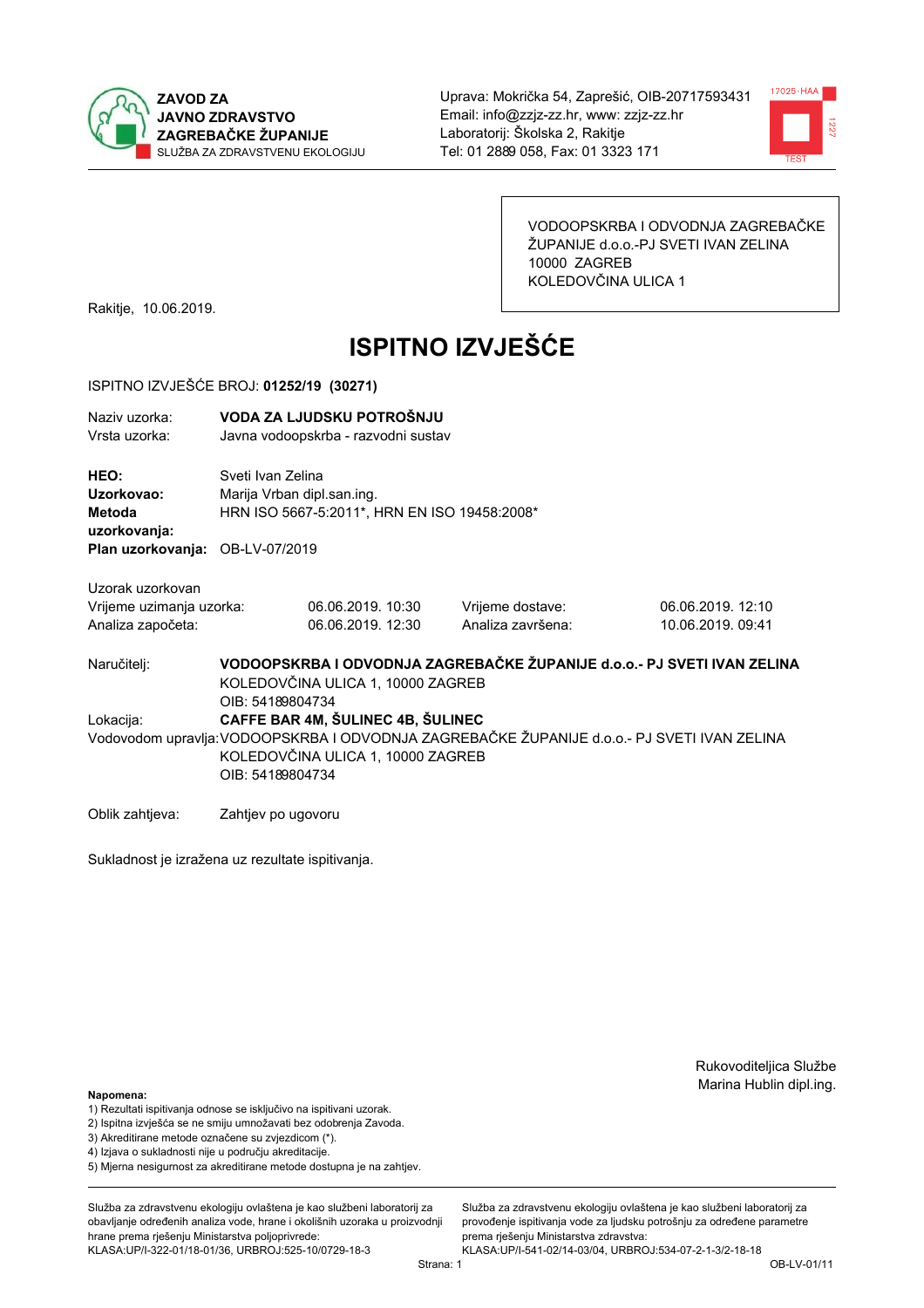## **REZULTATI ISPITIVANJA:**

Ispitno izviešće rezultat je elektroničke obrade podataka te je punovažeće bez žiga i potpisa

| Pokazatelj                | <b>Metoda</b>                           | <b>MJ</b>               | <b>Rezultatt</b> | <b>MDK**</b>  | <b>Sukladno</b> |
|---------------------------|-----------------------------------------|-------------------------|------------------|---------------|-----------------|
| Temperatura               | Standard Methods 21st Ed.<br>2005.2550B | $^{\circ}$ C            | 16,1             | 25            | DA              |
| Slobodni rezidualni klor  | HRN EN ISO 7393-2:2018                  | $mg/L$ Cl <sub>2</sub>  | 0,11             | 0,5           | DA              |
| Boja                      | HRN EN ISO 7887:2012                    | mg/L Pt/Co skale        | < 5              | 20            | DA              |
| Mutnoća                   | HRN EN ISO 7027-1:2016*                 | NTU jedinica            | 0,90             | 4             | DA              |
| <b>Miris</b>              | HRN EN 1622:2008                        |                         | bez              | bez           | DA              |
| Okus                      | HRN EN 1622:2008                        |                         | bez              | bez           | DA              |
| pH                        | HRN EN ISO 10523:2012*                  | pH jedinica             | 7,5              | $6, 5 - 9, 5$ | DA              |
| Temp.pri određivanju pH   |                                         | $^{\circ}$ C            | 21,6             |               |                 |
| Elektrovodljivost         | HRN EN 27888:2008*                      | µScm-1 pri 20°C         | 446              | 2.500         | DA              |
| Utrošak KMnO <sub>4</sub> | HRN EN ISO 8467:2001                    | mg/L O <sub>2</sub>     | 1,0              | 5             | DA              |
| Kloridi                   | HRN EN ISO 10304-1:2009*                | mg/L CI                 | 4,9              | 250           | DA              |
| Nitriti                   | HRN EN ISO 10304-1:2009*                | mg/L $(NO2)$            | < 0.050          | 0,5           | DA              |
| Nitrati                   | HRN EN ISO 10304-1:2009*                | mg/L (NO <sub>3</sub> ) | 4,1              | 50            | DA              |
| Amonij                    | HRN ISO 7150-1:1998*                    | mg/L (NH                | < 0,05           | 0,5           | DA              |

trezultat izražen kao manje od (<) odnosi se na granicu kvantifikacije

\*\*maksimalno dozvoljena koncentracija

#### Izjava o sukladnosti

Prema ispitanim parametrima uzorak vode JE SUKLADAN zahtievima članka 5. Zakona o vodi za ljudsku potrošnju (NN 56/2013, 64/2015, 104/2017, 115/2018) i priloga I Pravilnika o parametrima sukladnosti, metodama analize, monitoringu i planovima sigurnosti vode za ljudsku potrošnju te načinu vođenja registra pravnih osoba koje obavljaju djelatnost javne vodoopskrbe (NN 125/2017).

> Zamjena voditelja Odsjeka Marina Hublin dipl.ing.

## Odsjek za mikrobiološka ispitivanja voda

## **REZULTATI ISPITIVANJA:**

Ispitno izvješće rezultat je elektroničke obrade podataka te je punovažeće bez žiga i potpisa

| Pokazatelj             | <b>Metoda</b>           | <b>MJ</b>   | <b>Rezultat</b> | $MDK**$ | <b>Sukladno</b> |
|------------------------|-------------------------|-------------|-----------------|---------|-----------------|
| Ukupni kolifomi        | HRN EN ISO 9308-1:2014* | broj/100 mL |                 | 0       | DA              |
| Escherichia coli       | HRN EN ISO 9308-1:2014* | broj/100 mL |                 | 0       | DA              |
| Enterokoki             | HRN EN ISO 7899-2:2000* | broj/100 mL |                 | 0       | DA              |
| Pseudomonas aeruginosa | HRN EN ISO 16266:2008*  | broj/100 mL | < 1             | 0       | DA              |
| Aerobne bakt -36 C/48h | HRN EN ISO 6222:2000*   | broj/1 mL   | 47              | 100     | DA              |
| Aerobne bakt -22°C/72h | HRN EN ISO 6222:2000*   | broj/1 mL   | 57              | 100     | DA              |

\*\*maksimalno dozvoljena koncentracija

#### Izjava o sukladnosti

Prema ispitanim parametrima uzorak vode JE SUKLADAN zahtjevima članka 5. Zakona o vodi za ljudsku potrošnju (NN 56/2013, 64/2015, 104/2017, 115/2018) i priloga I Pravilnika o parametrima sukladnosti, metodama analize, monitoringu i planovima sigurnosti vode za ljudsku potrošnju te načinu vođenja registra pravnih osoba koje obavljaju djelatnost javne vodoopskrbe (NN 125/2017).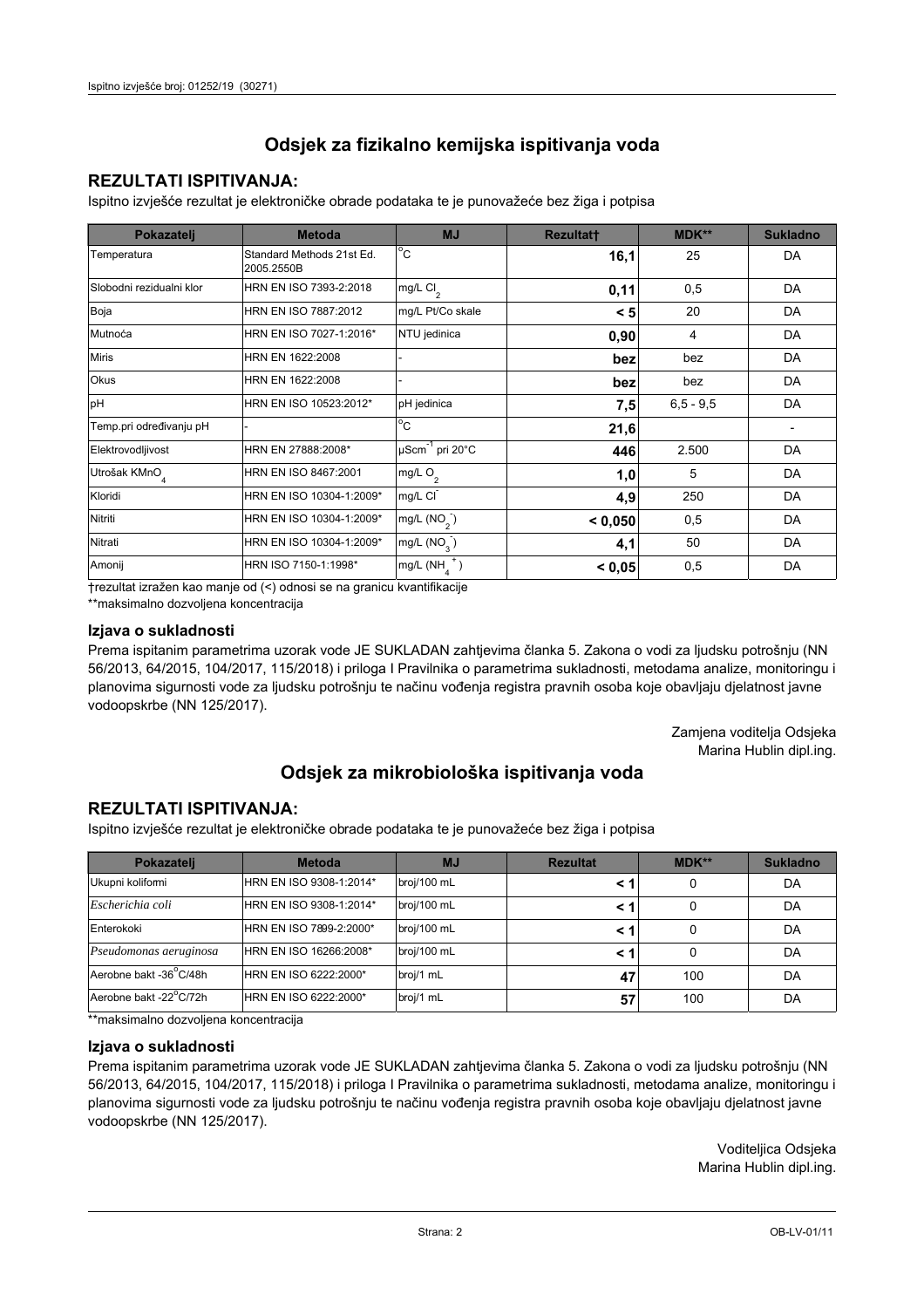



VODOOPSKRBA I ODVODNJA ZAGREBAČKE ŽUPANIJE d.o.o.-PJ SVETI IVAN ZELINA 10000 ZAGREB KOLEDOVČINA ULICA 1

Rakitje, 10.06.2019.

# **ISPITNO IZVJEŠĆE**

#### ISPITNO IZVJEŠĆE BROJ: 01251/19 (30270)

| Naziv uzorka:<br>Vrsta uzorka:                                                  |                    | VODA ZA LJUDSKU POTROŠNJU<br>Javna vodoopskrba - razvodni sustav                                |                                                |                                                                                             |  |  |
|---------------------------------------------------------------------------------|--------------------|-------------------------------------------------------------------------------------------------|------------------------------------------------|---------------------------------------------------------------------------------------------|--|--|
| HEO:<br>Uzorkovao:<br>Metoda<br>uzorkovanja:<br>Plan uzorkovanja: OB-LV-07/2019 |                    | Sveti Ivan Zelina<br>Marija Vrban dipl.san.ing.<br>HRN ISO 5667-5:2011*, HRN EN ISO 19458:2008* |                                                |                                                                                             |  |  |
|                                                                                 |                    |                                                                                                 |                                                |                                                                                             |  |  |
| Uzorak uzorkovan                                                                |                    |                                                                                                 |                                                |                                                                                             |  |  |
| Vrijeme uzimanja uzorka:                                                        |                    | 06.06.2019. 10:00                                                                               | Vrijeme dostave:                               | 06.06.2019.12:10                                                                            |  |  |
| Analiza započeta:                                                               |                    | 06.06.2019. 12:29                                                                               | Analiza završena:                              | 10.06.2019. 09:41                                                                           |  |  |
| Naručitelj:                                                                     | OIB: 54189804734   | KOLEDOVČINA ULICA 1, 10000 ZAGREB                                                               |                                                | VODOOPSKRBA I ODVODNJA ZAGREBAČKE ŽUPANIJE d.o.o.- PJ SVETI IVAN ZELINA                     |  |  |
| Lokacija:                                                                       |                    |                                                                                                 | ASFALTNA BAZA PEDOM, BANJE SELO BB, BANJE SELO |                                                                                             |  |  |
|                                                                                 | OIB: 54189804734   | KOLEDOVČINA ULICA 1, 10000 ZAGREB                                                               |                                                | Vodovodom upravlja: VODOOPSKRBA I ODVODNJA ZAGREBAČKE ŽUPANIJE d.o.o.- PJ SVETI IVAN ZELINA |  |  |
| Oblik zahtjeva:                                                                 | Zahtjev po ugovoru |                                                                                                 |                                                |                                                                                             |  |  |

Sukladnost je izražena uz rezultate ispitivanja.

Rukovoditeljica Službe Marina Hublin dipl.ing.

#### Napomena:

- 1) Rezultati ispitivanja odnose se isključivo na ispitivani uzorak.
- 2) Ispitna izvješća se ne smiju umnožavati bez odobrenja Zavoda.
- 3) Akreditirane metode označene su zvjezdicom (\*).
- 4) Iziava o sukladnosti nije u područiu akreditacije.
- 5) Mjerna nesigurnost za akreditirane metode dostupna je na zahtjev.

Služba za zdravstvenu ekologiju ovlaštena je kao službeni laboratorij za obavljanje određenih analiza vode, hrane i okolišnih uzoraka u proizvodniji hrane prema rješenju Ministarstva poljoprivrede: KLASA:UP/I-322-01/18-01/36, URBROJ:525-10/0729-18-3

Služba za zdravstvenu ekologiju ovlaštena je kao službeni laboratorij za provođenie ispitivania vode za liudsku potrošniu za određene parametre prema rješenju Ministarstva zdravstva: KLASA:UP/I-541-02/14-03/04, URBROJ:534-07-2-1-3/2-18-18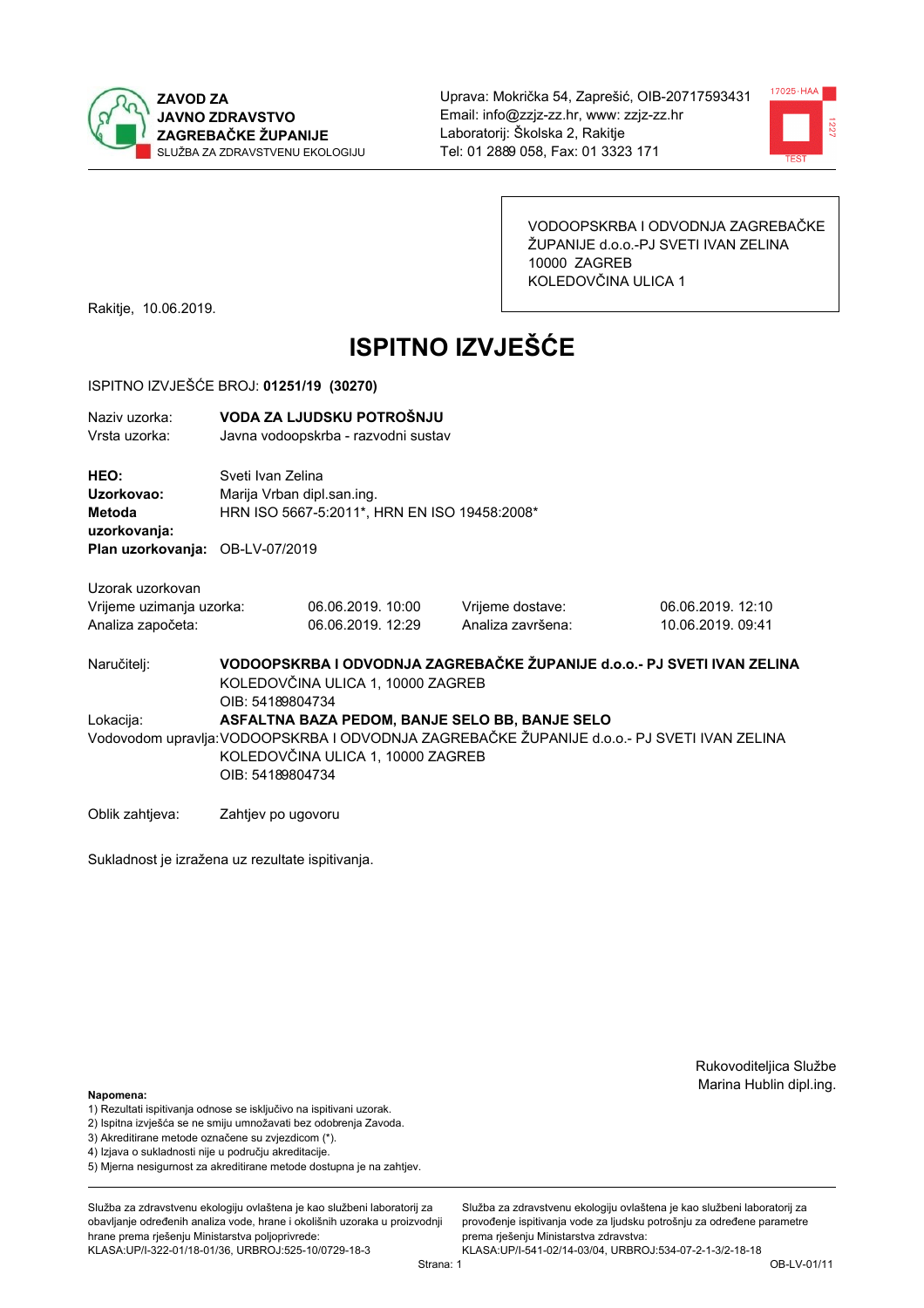## **REZULTATI ISPITIVANJA:**

Ispitno izviešće rezultat je elektroničke obrade podataka te je punovažeće bez žiga i potpisa

| Pokazatelj                | <b>Metoda</b>                           | <b>MJ</b>               | <b>Rezultatt</b> | <b>MDK**</b>  | <b>Sukladno</b> |
|---------------------------|-----------------------------------------|-------------------------|------------------|---------------|-----------------|
| Temperatura               | Standard Methods 21st Ed.<br>2005.2550B | $^{\circ}$ C            | 15,7             | 25            | DA              |
| Slobodni rezidualni klor  | HRN EN ISO 7393-2:2018                  | $mg/L$ Cl <sub>2</sub>  | 0,05             | 0,5           | DA              |
| Boja                      | HRN EN ISO 7887:2012                    | mg/L Pt/Co skale        | < 5              | 20            | DA              |
| Mutnoća                   | HRN EN ISO 7027-1:2016*                 | NTU jedinica            | 0,37             | 4             | DA              |
| <b>Miris</b>              | HRN EN 1622:2008                        |                         | bez              | bez           | DA              |
| Okus                      | HRN EN 1622:2008                        |                         | bez              | bez           | DA              |
| pH                        | HRN EN ISO 10523:2012*                  | pH jedinica             | 7,1              | $6, 5 - 9, 5$ | DA              |
| Temp.pri određivanju pH   |                                         | $^{\circ}$ C            | 20,7             |               |                 |
| Elektrovodljivost         | HRN EN 27888:2008*                      | µScm-1 pri 20°C         | 655              | 2.500         | DA              |
| Utrošak KMnO <sub>4</sub> | HRN EN ISO 8467:2001                    | mg/L O <sub>2</sub>     | 0,8              | 5             | DA              |
| Kloridi                   | HRN EN ISO 10304-1:2009*                | mg/L CI                 | 34               | 250           | DA              |
| Nitriti                   | HRN EN ISO 10304-1:2009*                | mg/L $(NO2)$            | < 0.050          | 0,5           | DA              |
| Nitrati                   | HRN EN ISO 10304-1:2009*                | mg/L (NO <sub>3</sub> ) | 12               | 50            | DA              |
| Amonij                    | HRN ISO 7150-1:1998*                    | mg/L (NH                | < 0.05           | 0,5           | DA              |

trezultat izražen kao manje od (<) odnosi se na granicu kvantifikacije

\*\*maksimalno dozvoljena koncentracija

#### Izjava o sukladnosti

Prema ispitanim parametrima uzorak vode JE SUKLADAN zahtievima članka 5. Zakona o vodi za ljudsku potrošnju (NN 56/2013, 64/2015, 104/2017, 115/2018) i priloga I Pravilnika o parametrima sukladnosti, metodama analize, monitoringu i planovima sigurnosti vode za ljudsku potrošnju te načinu vođenja registra pravnih osoba koje obavljaju djelatnost javne vodoopskrbe (NN 125/2017).

> Zamjena voditelja Odsjeka Marina Hublin dipl.ing.

## Odsjek za mikrobiološka ispitivanja voda

## **REZULTATI ISPITIVANJA:**

Ispitno izvješće rezultat je elektroničke obrade podataka te je punovažeće bez žiga i potpisa

| Pokazatelj             | <b>Metoda</b>           | <b>MJ</b>   | <b>Rezultat</b> | $MDK**$ | <b>Sukladno</b> |
|------------------------|-------------------------|-------------|-----------------|---------|-----------------|
| Ukupni kolifomi        | HRN EN ISO 9308-1:2014* | broj/100 mL |                 | 0       | DA              |
| Escherichia coli       | HRN EN ISO 9308-1:2014* | broj/100 mL |                 | 0       | DA              |
| Enterokoki             | HRN EN ISO 7899-2:2000* | broj/100 mL |                 | 0       | DA              |
| Pseudomonas aeruginosa | HRN EN ISO 16266:2008*  | broj/100 mL | < 1             | 0       | DA              |
| Aerobne bakt -36 C/48h | HRN EN ISO 6222:2000*   | broj/1 mL   |                 | 100     | DA              |
| Aerobne bakt -22°C/72h | HRN EN ISO 6222:2000*   | broj/1 mL   | 10              | 100     | DA              |

\*\*maksimalno dozvoljena koncentracija

#### Izjava o sukladnosti

Prema ispitanim parametrima uzorak vode JE SUKLADAN zahtjevima članka 5. Zakona o vodi za ljudsku potrošnju (NN 56/2013, 64/2015, 104/2017, 115/2018) i priloga I Pravilnika o parametrima sukladnosti, metodama analize, monitoringu i planovima sigurnosti vode za ljudsku potrošnju te načinu vođenja registra pravnih osoba koje obavljaju djelatnost javne vodoopskrbe (NN 125/2017).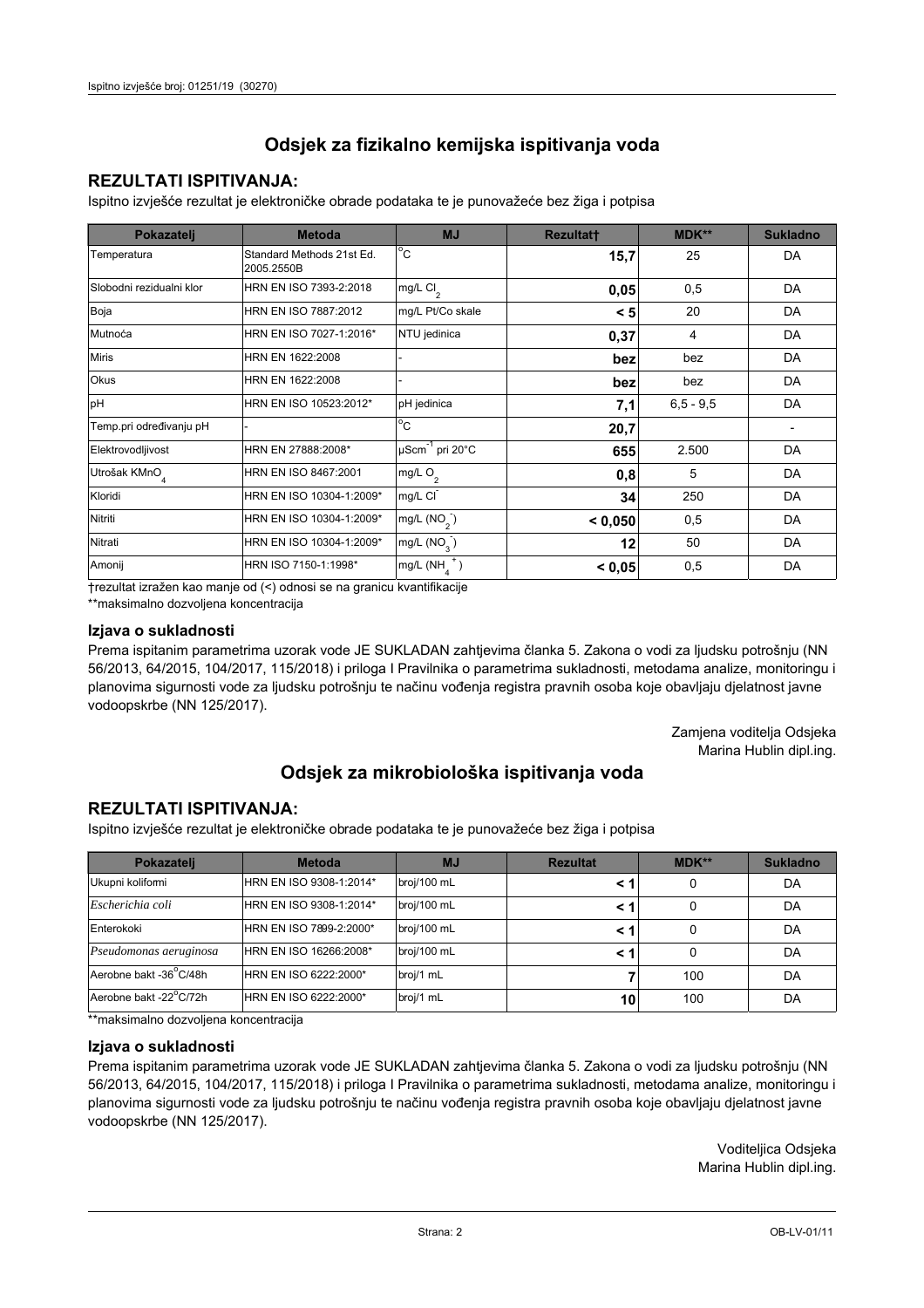



VODOOPSKRBA I ODVODNJA ZAGREBAČKE ŽUPANIJE d.o.o.-PJ SVETI IVAN ZELINA 10000 ZAGREB KOLEDOVČINA ULICA 1

Rakitje, 10.06.2019.

# **ISPITNO IZVJEŠĆE**

#### ISPITNO IZVJEŠĆE BROJ: 01250/19 (30269)

| Naziv uzorka:<br>Vrsta uzorka:                                    |                                                                                                                                  | VODA ZA LJUDSKU POTROŠNJU<br>Javna vodoopskrba - razvodni sustav                                |                                                                                             |                                        |  |  |
|-------------------------------------------------------------------|----------------------------------------------------------------------------------------------------------------------------------|-------------------------------------------------------------------------------------------------|---------------------------------------------------------------------------------------------|----------------------------------------|--|--|
| HEO:<br>Uzorkovao:<br><b>Metoda</b><br>uzorkovanja:               |                                                                                                                                  | Sveti Ivan Zelina<br>Marija Vrban dipl.san.ing.<br>HRN ISO 5667-5:2011*, HRN EN ISO 19458:2008* |                                                                                             |                                        |  |  |
| Plan uzorkovanja:                                                 | OB-LV-07/2019                                                                                                                    |                                                                                                 |                                                                                             |                                        |  |  |
| Uzorak uzorkovan<br>Vrijeme uzimanja uzorka:<br>Analiza započeta: |                                                                                                                                  | 06.06.2019.09:40<br>06.06.2019. 12:27                                                           | Vrijeme dostave:<br>Analiza završena:                                                       | 06.06.2019. 12:10<br>10.06.2019, 09:40 |  |  |
| Naručitelj:                                                       | VODOOPSKRBA I ODVODNJA ZAGREBAČKE ŽUPANIJE d.o.o.- PJ SVETI IVAN ZELINA<br>KOLEDOVČINA ULICA 1, 10000 ZAGREB<br>OIB: 54189804734 |                                                                                                 |                                                                                             |                                        |  |  |
| Lokacija:                                                         | PH BLAŽEVDOL<br>OIB: 54189804734                                                                                                 | KOLEDOVČINA ULICA 1, 10000 ZAGREB                                                               | Vodovodom upravlja: VODOOPSKRBA I ODVODNJA ZAGREBAČKE ŽUPANIJE d.o.o.- PJ SVETI IVAN ZELINA |                                        |  |  |

Sukladnost je izražena uz rezultate ispitivanja.

Zahtjev po ugovoru

Rukovoditeljica Službe Marina Hublin dipl.ing.

#### Napomena:

Oblik zahtjeva:

- 1) Rezultati ispitivanja odnose se isključivo na ispitivani uzorak.
- 2) Ispitna izvješća se ne smiju umnožavati bez odobrenja Zavoda.
- 3) Akreditirane metode označene su zvjezdicom (\*).
- 4) Iziava o sukladnosti nije u području akreditacije.
- 5) Mjerna nesigurnost za akreditirane metode dostupna je na zahtjev.

Služba za zdravstvenu ekologiju ovlaštena je kao službeni laboratorij za obavlianie određenih analiza vode, hrane i okolišnih uzoraka u proizvodniji hrane prema rješenju Ministarstva poljoprivrede: KLASA:UP/I-322-01/18-01/36, URBROJ:525-10/0729-18-3

Služba za zdravstvenu ekologiju ovlaštena je kao službeni laboratorij za provođenie ispitivania vode za liudsku potrošniu za određene parametre prema rješenju Ministarstva zdravstva: KLASA:UP/I-541-02/14-03/04, URBROJ:534-07-2-1-3/2-18-18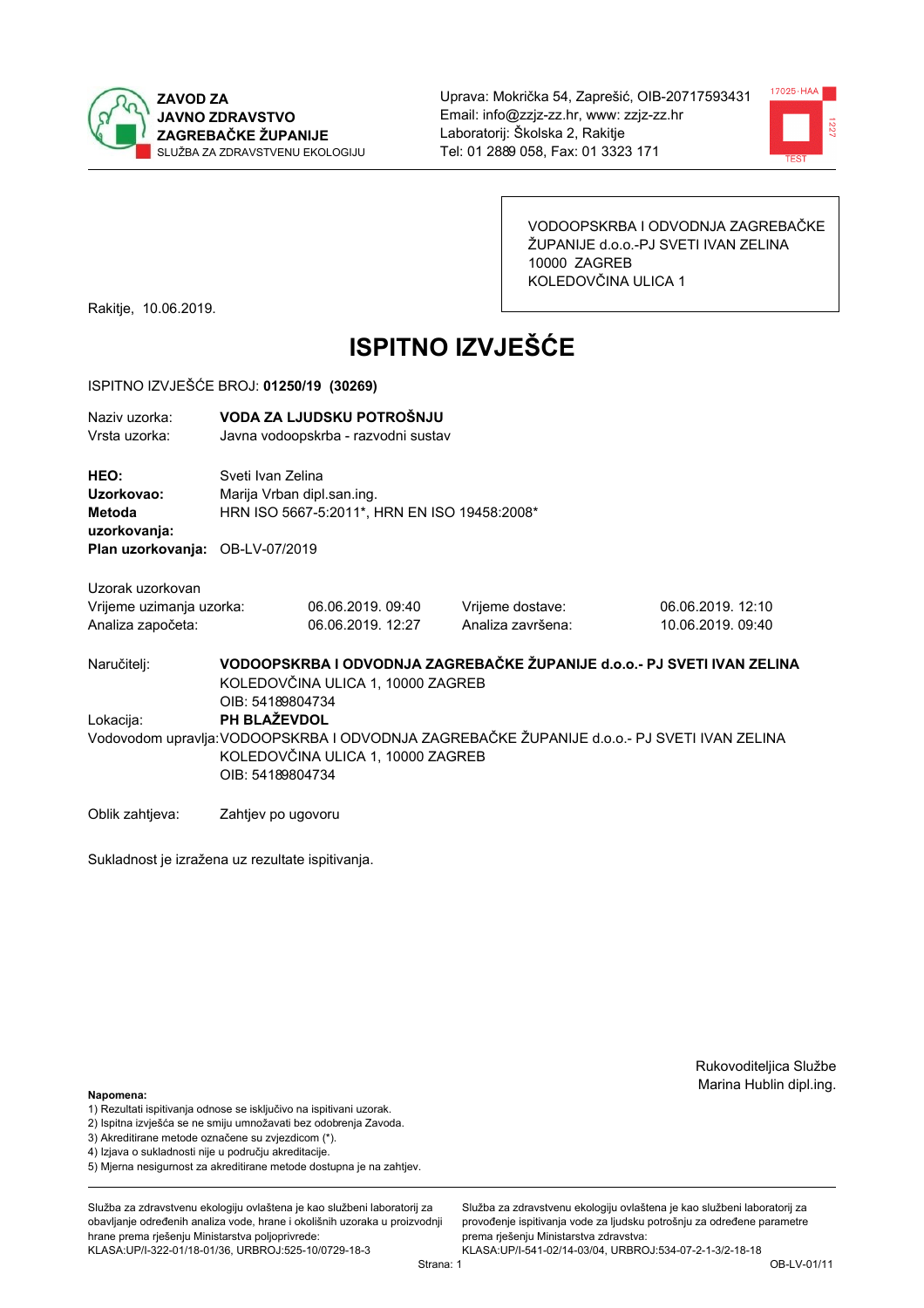## **REZULTATI ISPITIVANJA:**

Ispitno izviešće rezultat je elektroničke obrade podataka te je punovažeće bez žiga i potpisa

| Pokazatelj                | <b>Metoda</b>                           | <b>MJ</b>                   | <b>Rezultatt</b> | <b>MDK**</b>  | <b>Sukladno</b> |
|---------------------------|-----------------------------------------|-----------------------------|------------------|---------------|-----------------|
| Temperatura               | Standard Methods 21st Ed.<br>2005.2550B | $^{\circ}$ C                | 14,1             | 25            | DA              |
| Slobodni rezidualni klor  | HRN EN ISO 7393-2:2018                  | mg/L Cl <sub>2</sub>        | 0,18             | 0,5           | DA              |
| Boja                      | HRN EN ISO 7887:2012                    | mg/L Pt/Co skale            | < 5              | 20            | DA              |
| Mutnoća                   | HRN EN ISO 7027-1:2016*                 | NTU jedinica                | 1,7              | 4             | DA              |
| <b>Miris</b>              | HRN EN 1622:2008                        |                             | bez              | bez           | DA              |
| <b>Okus</b>               | HRN EN 1622:2008                        |                             | bez              | bez           | DA              |
| pH                        | HRN EN ISO 10523:2012*                  | pH jedinica                 | 7,5              | $6, 5 - 9, 5$ | DA              |
| Temp.pri određivanju pH   |                                         | $\overline{C}$              | 19,1             |               |                 |
| Elektrovodljivost         | HRN EN 27888:2008*                      | µScm <sup>-1</sup> pri 20°C | 458              | 2.500         | DA              |
| Utrošak KMnO <sub>4</sub> | HRN EN ISO 8467:2001                    | mg/L O <sub>2</sub>         | < 0, 5           | 5             | DA              |
| Kloridi                   | HRN EN ISO 10304-1:2009*                | mg/L CI                     | 3,6              | 250           | DA              |
| Nitriti                   | HRN EN ISO 10304-1:2009*                | mg/L $(NO2)$                | < 0,050          | 0,5           | DA              |
| Nitrati                   | HRN EN ISO 10304-1:2009*                | mg/L (NO <sub>3</sub> )     | 3,7              | 50            | DA              |
| Amonij                    | HRN ISO 7150-1:1998*                    | mg/L (NH                    | < 0,05           | 0,5           | DA              |

trezultat izražen kao manje od (<) odnosi se na granicu kvantifikacije

\*\*maksimalno dozvoljena koncentracija

#### Izjava o sukladnosti

Prema ispitanim parametrima uzorak vode JE SUKLADAN zahtievima članka 5. Zakona o vodi za ljudsku potrošnju (NN 56/2013, 64/2015, 104/2017, 115/2018) i priloga I Pravilnika o parametrima sukladnosti, metodama analize, monitoringu i planovima sigurnosti vode za ljudsku potrošnju te načinu vođenja registra pravnih osoba koje obavljaju djelatnost javne vodoopskrbe (NN 125/2017).

> Zamjena voditelja Odsjeka Marina Hublin dipl.ing.

## Odsjek za mikrobiološka ispitivanja voda

## **REZULTATI ISPITIVANJA:**

Ispitno izvješće rezultat je elektroničke obrade podataka te je punovažeće bez žiga i potpisa

| Pokazatelj             | <b>Metoda</b>           | <b>MJ</b>   | <b>Rezultat</b> | $MDK**$ | <b>Sukladno</b> |
|------------------------|-------------------------|-------------|-----------------|---------|-----------------|
| Ukupni kolifomi        | HRN EN ISO 9308-1:2014* | broj/100 mL |                 | 0       | DA              |
| Escherichia coli       | HRN EN ISO 9308-1:2014* | broj/100 mL |                 | 0       | DA              |
| Enterokoki             | HRN EN ISO 7899-2:2000* | broj/100 mL |                 | 0       | DA              |
| Pseudomonas aeruginosa | HRN EN ISO 16266:2008*  | broj/100 mL | < 1             | 0       | DA              |
| Aerobne bakt -36 C/48h | HRN EN ISO 6222:2000*   | broj/1 mL   |                 | 100     | DA              |
| Aerobne bakt -22°C/72h | HRN EN ISO 6222:2000*   | broj/1 mL   | 12              | 100     | DA              |

\*\*maksimalno dozvoljena koncentracija

#### Izjava o sukladnosti

Prema ispitanim parametrima uzorak vode JE SUKLADAN zahtjevima članka 5. Zakona o vodi za ljudsku potrošnju (NN 56/2013, 64/2015, 104/2017, 115/2018) i priloga I Pravilnika o parametrima sukladnosti, metodama analize, monitoringu i planovima sigurnosti vode za ljudsku potrošnju te načinu vođenja registra pravnih osoba koje obavljaju djelatnost javne vodoopskrbe (NN 125/2017).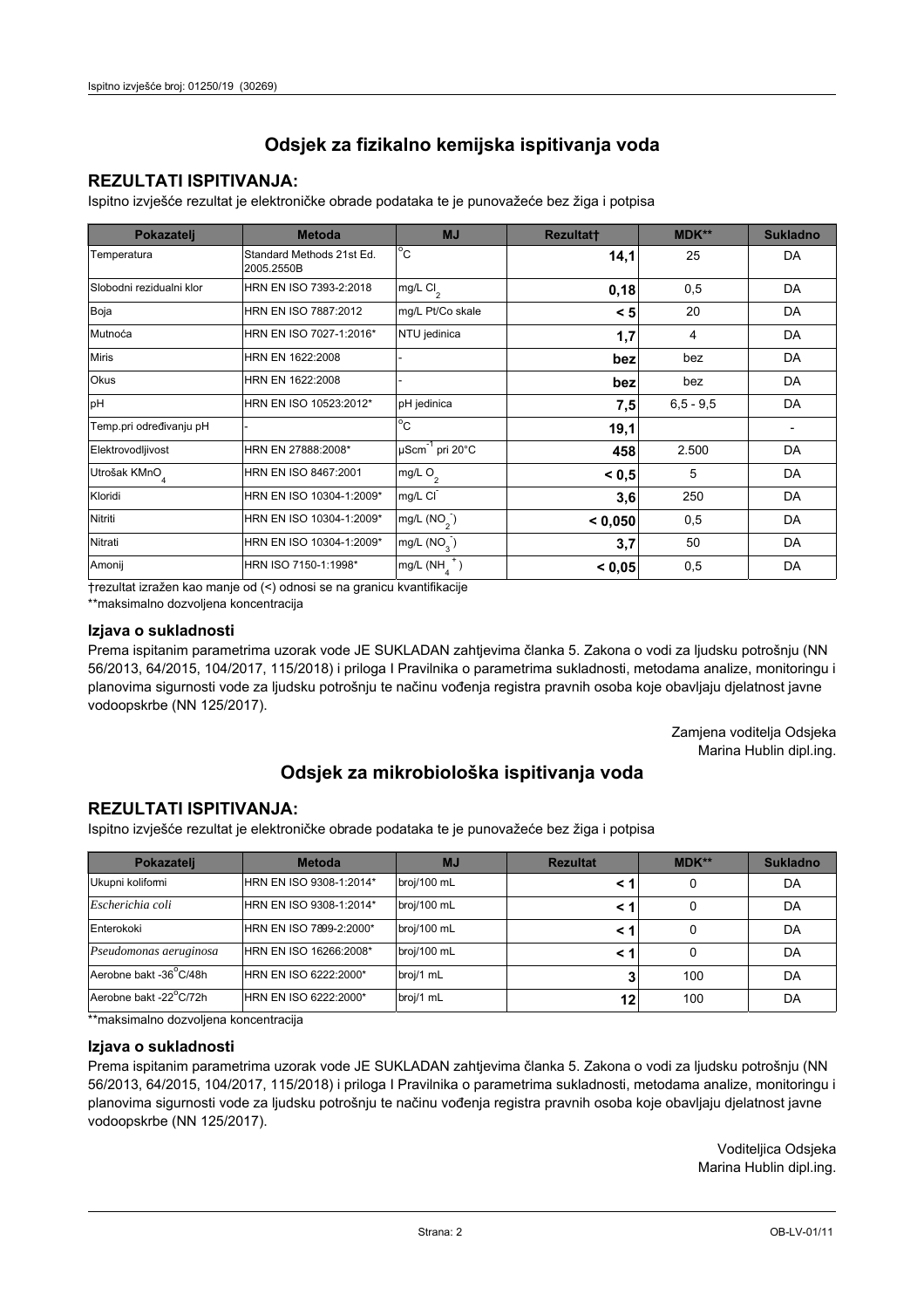



VODOOPSKRBA I ODVODNJA ZAGREBAČKE ŽUPANIJE d.o.o.-PJ SVETI IVAN ZELINA 10000 ZAGREB KOLEDOVČINA ULICA 1

Rakitje, 10.06.2019.

# **ISPITNO IZVJEŠĆE**

#### ISPITNO IZVJEŠĆE BROJ: 01249/19 (30266)

| Naziv uzorka:<br>Vrsta uzorka:                                                  |                    | VODA ZA LJUDSKU POTROŠNJU<br>Javna vodoopskrba - razvodni sustav                                |                   |                                                                                             |  |  |
|---------------------------------------------------------------------------------|--------------------|-------------------------------------------------------------------------------------------------|-------------------|---------------------------------------------------------------------------------------------|--|--|
| HEO:<br>Uzorkovao:<br>Metoda<br>uzorkovanja:<br>Plan uzorkovanja: OB-LV-07/2019 |                    | Sveti Ivan Zelina<br>Marija Vrban dipl.san.ing.<br>HRN ISO 5667-5:2011*, HRN EN ISO 19458:2008* |                   |                                                                                             |  |  |
|                                                                                 |                    |                                                                                                 |                   |                                                                                             |  |  |
| Uzorak uzorkovan                                                                |                    |                                                                                                 |                   |                                                                                             |  |  |
| Vrijeme uzimanja uzorka:                                                        |                    | 06.06.2019.09:15                                                                                | Vrijeme dostave:  | 06.06.2019. 12:10                                                                           |  |  |
| Analiza započeta:                                                               |                    | 06.06.2019. 12:27                                                                               | Analiza završena: | 10.06.2019. 09:39                                                                           |  |  |
| Naručitelj:                                                                     | OIB: 54189804734   | KOLEDOVČINA ULICA 1, 10000 ZAGREB                                                               |                   | VODOOPSKRBA I ODVODNJA ZAGREBAČKE ŽUPANIJE d.o.o.- PJ SVETI IVAN ZELINA                     |  |  |
| Lokacija:                                                                       |                    | <b>CAFFE BAR KAFANICA, GORNJE PSARJEVO 16</b>                                                   |                   |                                                                                             |  |  |
|                                                                                 | OIB: 54189804734   | KOLEDOVČINA ULICA 1, 10000 ZAGREB                                                               |                   | Vodovodom upravlja: VODOOPSKRBA I ODVODNJA ZAGREBAČKE ŽUPANIJE d.o.o.- PJ SVETI IVAN ZELINA |  |  |
| Oblik zahtjeva:                                                                 | Zahtjev po ugovoru |                                                                                                 |                   |                                                                                             |  |  |

Sukladnost je izražena uz rezultate ispitivanja.

Rukovoditeljica Službe Marina Hublin dipl.ing.

#### Napomena:

- 1) Rezultati ispitivanja odnose se isključivo na ispitivani uzorak.
- 2) Ispitna izvješća se ne smiju umnožavati bez odobrenja Zavoda.
- 3) Akreditirane metode označene su zvjezdicom (\*).
- 4) Iziava o sukladnosti nije u područiu akreditacije.
- 5) Mjerna nesigurnost za akreditirane metode dostupna je na zahtjev.

Služba za zdravstvenu ekologiju ovlaštena je kao službeni laboratorij za obavljanje određenih analiza vode, hrane i okolišnih uzoraka u proizvodniji hrane prema rješenju Ministarstva poljoprivrede: KLASA:UP/I-322-01/18-01/36, URBROJ:525-10/0729-18-3

Služba za zdravstvenu ekologiju ovlaštena je kao službeni laboratorij za provođenie ispitivania vode za liudsku potrošniu za određene parametre prema rješenju Ministarstva zdravstva: KLASA:UP/I-541-02/14-03/04, URBROJ:534-07-2-1-3/2-18-18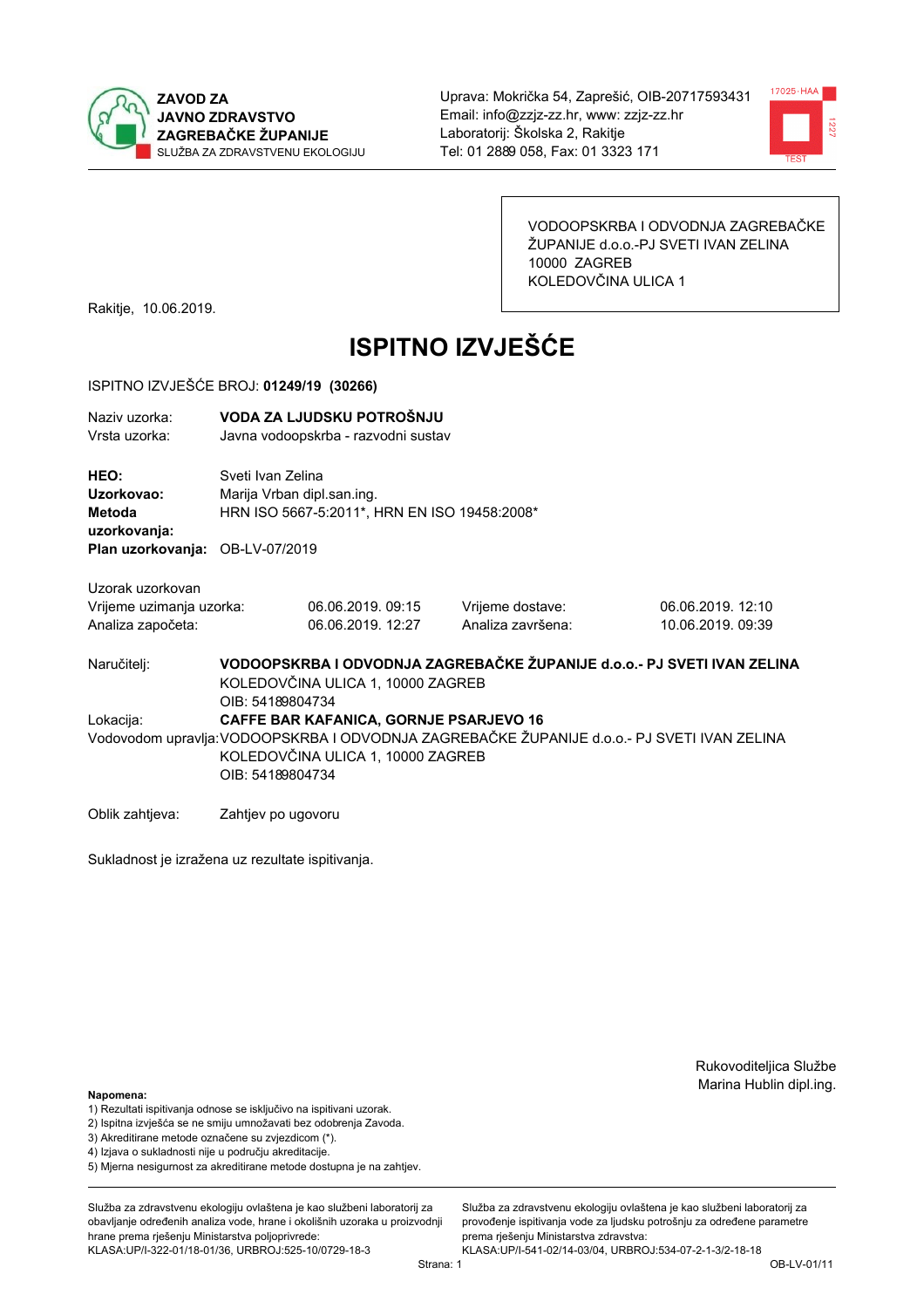## **REZULTATI ISPITIVANJA:**

Ispitno izviešće rezultat je elektroničke obrade podataka te je punovažeće bez žiga i potpisa

| Pokazatelj                | <b>Metoda</b>                           | <b>MJ</b>               | <b>Rezultatt</b> | <b>MDK**</b>  | <b>Sukladno</b> |
|---------------------------|-----------------------------------------|-------------------------|------------------|---------------|-----------------|
| Temperatura               | Standard Methods 21st Ed.<br>2005.2550B | $^{\circ}$ C            | 15,3             | 25            | DA              |
| Slobodni rezidualni klor  | HRN EN ISO 7393-2:2018                  | $mg/L$ Cl <sub>2</sub>  | 0,06             | 0,5           | DA              |
| Boja                      | HRN EN ISO 7887:2012                    | mg/L Pt/Co skale        | < 5              | 20            | DA              |
| Mutnoća                   | HRN EN ISO 7027-1:2016*                 | NTU jedinica            | 0,47             | 4             | DA              |
| <b>Miris</b>              | HRN EN 1622:2008                        |                         | bez              | bez           | DA              |
| Okus                      | HRN EN 1622:2008                        |                         | bez              | bez           | DA              |
| pH                        | HRN EN ISO 10523:2012*                  | pH jedinica             | 7,5              | $6, 5 - 9, 5$ | DA              |
| Temp.pri određivanju pH   |                                         | $^{\circ}$ C            | 18,5             |               |                 |
| Elektrovodljivost         | HRN EN 27888:2008*                      | µScm-1 pri 20°C         | 442              | 2.500         | DA              |
| Utrošak KMnO <sub>4</sub> | HRN EN ISO 8467:2001                    | mg/L O <sub>2</sub>     | 1,1              | 5             | DA              |
| Kloridi                   | HRN EN ISO 10304-1:2009*                | mg/L CI                 | 3,6              | 250           | DA              |
| Nitriti                   | HRN EN ISO 10304-1:2009*                | mg/L $(NO2)$            | < 0,05           | 0,5           | DA              |
| Nitrati                   | HRN EN ISO 10304-1:2009*                | mg/L (NO <sub>3</sub> ) | 4,0              | 50            | DA              |
| Amonij                    | HRN ISO 7150-1:1998*                    | mg/L (NH                | < 0,05           | 0,5           | DA              |

trezultat izražen kao manje od (<) odnosi se na granicu kvantifikacije

\*\*maksimalno dozvoljena koncentracija

#### Izjava o sukladnosti

Prema ispitanim parametrima uzorak vode JE SUKLADAN zahtievima članka 5. Zakona o vodi za ljudsku potrošnju (NN 56/2013, 64/2015, 104/2017, 115/2018) i priloga I Pravilnika o parametrima sukladnosti, metodama analize, monitoringu i planovima sigurnosti vode za ljudsku potrošnju te načinu vođenja registra pravnih osoba koje obavljaju djelatnost javne vodoopskrbe (NN 125/2017).

> Zamjena voditelja Odsjeka Marina Hublin dipl.ing.

## Odsjek za mikrobiološka ispitivanja voda

## **REZULTATI ISPITIVANJA:**

Ispitno izvješće rezultat je elektroničke obrade podataka te je punovažeće bez žiga i potpisa

| Pokazatelj             | <b>Metoda</b>           | <b>MJ</b>   | <b>Rezultat</b> | $MDK**$ | <b>Sukladno</b> |
|------------------------|-------------------------|-------------|-----------------|---------|-----------------|
| Ukupni kolifomi        | HRN EN ISO 9308-1:2014* | broj/100 mL |                 | 0       | DA              |
| Escherichia coli       | HRN EN ISO 9308-1:2014* | broj/100 mL |                 | 0       | DA              |
| Enterokoki             | HRN EN ISO 7899-2:2000* | broj/100 mL |                 | 0       | DA              |
| Pseudomonas aeruginosa | HRN EN ISO 16266:2008*  | broj/100 mL | < 1             | 0       | DA              |
| Aerobne bakt -36 C/48h | HRN EN ISO 6222:2000*   | broj/1 mL   |                 | 100     | DA              |
| Aerobne bakt -22°C/72h | HRN EN ISO 6222:2000*   | broj/1 mL   |                 | 100     | DA              |

\*\*maksimalno dozvoljena koncentracija

#### Izjava o sukladnosti

Prema ispitanim parametrima uzorak vode JE SUKLADAN zahtjevima članka 5. Zakona o vodi za ljudsku potrošnju (NN 56/2013, 64/2015, 104/2017, 115/2018) i priloga I Pravilnika o parametrima sukladnosti, metodama analize, monitoringu i planovima sigurnosti vode za ljudsku potrošnju te načinu vođenja registra pravnih osoba koje obavljaju djelatnost javne vodoopskrbe (NN 125/2017).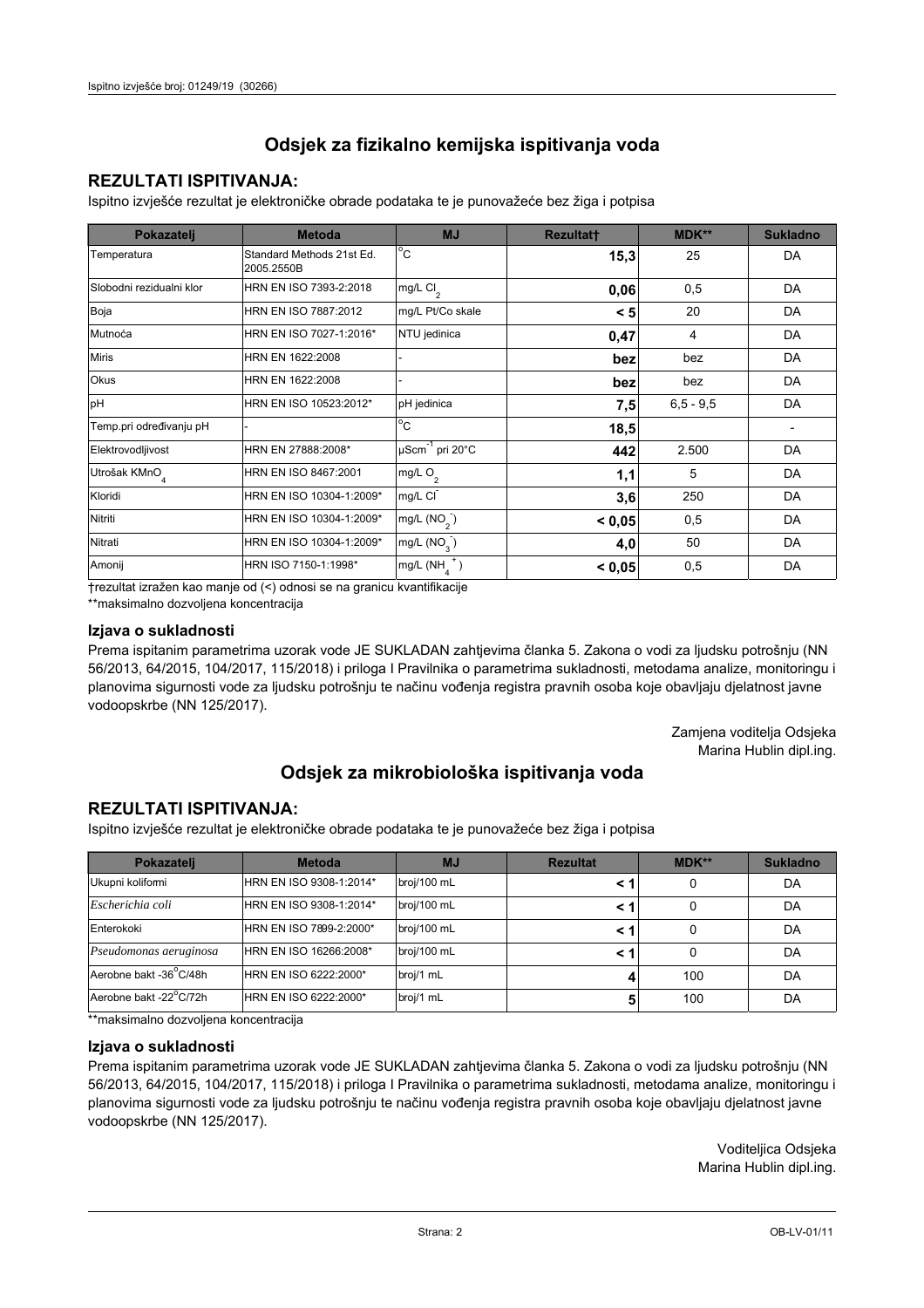



VODOOPSKRBA I ODVODNJA ZAGREBAČKE ŽUPANIJE d.o.o.-PJ SVETI IVAN ZELINA 10000 ZAGREB KOLEDOVČINA ULICA 1

Rakitje, 10.06.2019.

# **ISPITNO IZVJEŠĆE**

#### ISPITNO IZVJEŠĆE BROJ: 01248/19 (30265)

| Naziy uzorka:<br>Vrsta uzorka:                      | VODA ZA LJUDSKU POTROŠNJU<br>Javna vodoopskrba - razvodni sustav                                                                                     |                   |                   |                   |  |  |  |
|-----------------------------------------------------|------------------------------------------------------------------------------------------------------------------------------------------------------|-------------------|-------------------|-------------------|--|--|--|
| HEO:<br>Uzorkovao:<br><b>Metoda</b><br>uzorkovanja: | Sveti Ivan Zelina<br>Marija Vrban dipl.san.ing.<br>HRN ISO 5667-5:2011*, HRN EN ISO 19458:2008*                                                      |                   |                   |                   |  |  |  |
| Plan uzorkovanja: OB-LV-07/2019                     |                                                                                                                                                      |                   |                   |                   |  |  |  |
| Uzorak uzorkovan<br>Vrijeme uzimanja uzorka:        |                                                                                                                                                      | 06.06.2019, 08:50 | Vrijeme dostave:  | 06.06.2019. 12:10 |  |  |  |
| Analiza započeta:                                   |                                                                                                                                                      | 06.06.2019. 12:23 | Analiza završena: | 10.06.2019. 09:39 |  |  |  |
| Naručitelj:                                         | VODOOPSKRBA I ODVODNJA ZAGREBAČKE ŽUPANIJE d.o.o.- PJ SVETI IVAN ZELINA<br>KOLEDOVČINA ULICA 1, 10000 ZAGREB<br>OIB: 54189804734                     |                   |                   |                   |  |  |  |
| Lokacija:                                           | HIDRANT, DONJE OREŠJE                                                                                                                                |                   |                   |                   |  |  |  |
|                                                     | Vodovodom upravlja: VODOOPSKRBA I ODVODNJA ZAGREBAČKE ŽUPANIJE d.o.o.- PJ SVETI IVAN ZELINA<br>KOLEDOVČINA ULICA 1, 10000 ZAGREB<br>OIB: 54189804734 |                   |                   |                   |  |  |  |
| Oblik zahtjeva:                                     | Zahtjev po ugovoru                                                                                                                                   |                   |                   |                   |  |  |  |

Sukladnost je izražena uz rezultate ispitivanja.

Rukovoditeljica Službe Marina Hublin dipl.ing.

Služba za zdravstvenu ekologiju ovlaštena je kao službeni laboratorij za provođenie ispitivania vode za liudsku potrošniu za određene parametre

prema rješenju Ministarstva zdravstva:

#### Napomena:

- 1) Rezultati ispitivanja odnose se isključivo na ispitivani uzorak.
- 2) Ispitna izvješća se ne smiju umnožavati bez odobrenja Zavoda.
- 3) Akreditirane metode označene su zvjezdicom (\*).
- 4) Iziava o sukladnosti nije u području akreditacije.
- 5) Mjerna nesigurnost za akreditirane metode dostupna je na zahtjev.

Služba za zdravstvenu ekologiju ovlaštena je kao službeni laboratorij za obavlianie određenih analiza vode, hrane i okolišnih uzoraka u proizvodniji hrane prema rješenju Ministarstva poljoprivrede: KLASA:UP/I-322-01/18-01/36, URBROJ:525-10/0729-18-3

KLASA:UP/I-541-02/14-03/04, URBROJ:534-07-2-1-3/2-18-18

OB-LV-01/11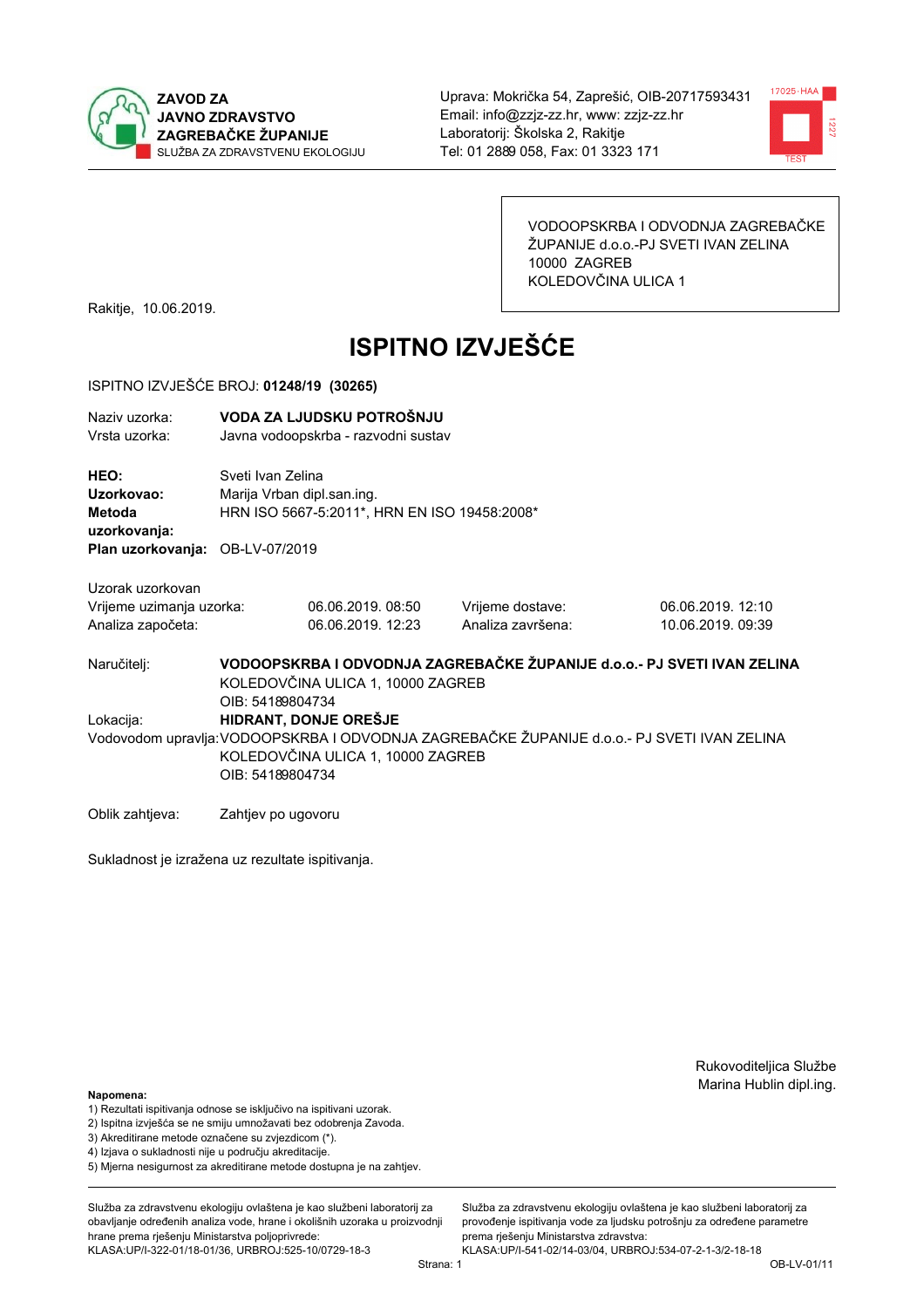## **REZULTATI ISPITIVANJA:**

Ispitno izviešće rezultat je elektroničke obrade podataka te je punovažeće bez žiga i potpisa

| Pokazatelj                | <b>Metoda</b>                           | <b>MJ</b>               | <b>Rezultatt</b> | <b>MDK**</b>  | <b>Sukladno</b> |
|---------------------------|-----------------------------------------|-------------------------|------------------|---------------|-----------------|
| Temperatura               | Standard Methods 21st Ed.<br>2005.2550B | $^{\circ}$ C            | 13,5             | 25            | DA              |
| Slobodni rezidualni klor  | HRN EN ISO 7393-2:2018                  | mg/L $Cl2$              | 0,07             | 0,5           | DA              |
| Boja                      | HRN EN ISO 7887:2012                    | mg/L Pt/Co skale        | < 5              | 20            | DA              |
| Mutnoća                   | HRN EN ISO 7027-1:2016*                 | NTU jedinica            | 3,8              | 4             | DA              |
| <b>Miris</b>              | HRN EN 1622:2008                        |                         | bez              | bez           | DA              |
| <b>Okus</b>               | HRN EN 1622:2008                        |                         | bez              | bez           | DA              |
| pH                        | HRN EN ISO 10523:2012*                  | pH jedinica             | 7,5              | $6, 5 - 9, 5$ | DA              |
| Temp.pri određivanju pH   |                                         | $^{\circ}$ C            | 18,0             |               |                 |
| Elektrovodljivost         | HRN EN 27888:2008*                      | µScm-1 pri 20°C         | 436              | 2.500         | DA              |
| Utrošak KMnO <sub>4</sub> | HRN EN ISO 8467:2001                    | mg/L $O_2$              | 0,8              | 5             | DA              |
| Kloridi                   | HRN EN ISO 10304-1:2009*                | mg/L CI                 | 3,2              | 250           | DA              |
| Nitriti                   | HRN EN ISO 10304-1:2009*                | mg/L $(NO2)$            | < 0,050          | 0,5           | DA              |
| Nitrati                   | HRN EN ISO 10304-1:2009*                | mg/L (NO <sub>3</sub> ) | 3,9              | 50            | DA              |
| Amonij                    | HRN ISO 7150-1:1998*                    | mg/L (NH                | < 0,05           | 0,5           | DA              |

trezultat izražen kao manje od (<) odnosi se na granicu kvantifikacije

\*\*maksimalno dozvoljena koncentracija

#### Izjava o sukladnosti

Prema ispitanim parametrima uzorak vode JE SUKLADAN zahtievima članka 5. Zakona o vodi za ljudsku potrošnju (NN 56/2013, 64/2015, 104/2017, 115/2018) i priloga I Pravilnika o parametrima sukladnosti, metodama analize, monitoringu i planovima sigurnosti vode za ljudsku potrošnju te načinu vođenja registra pravnih osoba koje obavljaju djelatnost javne vodoopskrbe (NN 125/2017).

> Zamjena voditelja Odsjeka Marina Hublin dipl.ing.

## Odsjek za mikrobiološka ispitivanja voda

## **REZULTATI ISPITIVANJA:**

Ispitno izvješće rezultat je elektroničke obrade podataka te je punovažeće bez žiga i potpisa

| Pokazatelj             | <b>Rezultat</b><br><b>Metoda</b><br><b>MJ</b> |             | $MDK**$ | <b>Sukladno</b> |    |
|------------------------|-----------------------------------------------|-------------|---------|-----------------|----|
| Ukupni kolifomi        | HRN EN ISO 9308-1:2014*                       | broj/100 mL |         | 0               | DA |
| Escherichia coli       | HRN EN ISO 9308-1:2014*                       | broj/100 mL |         | 0               | DA |
| Enterokoki             | HRN EN ISO 7899-2:2000*                       | broj/100 mL |         | 0               | DA |
| Pseudomonas aeruginosa | HRN EN ISO 16266:2008*                        | broj/100 mL | < 1     | 0               | DA |
| Aerobne bakt -36 C/48h | HRN EN ISO 6222:2000*                         | broj/1 mL   |         | 100             | DA |
| Aerobne bakt -22°C/72h | HRN EN ISO 6222:2000*                         | broj/1 mL   |         | 100             | DA |

\*\*maksimalno dozvoljena koncentracija

#### Izjava o sukladnosti

Prema ispitanim parametrima uzorak vode JE SUKLADAN zahtjevima članka 5. Zakona o vodi za ljudsku potrošnju (NN 56/2013, 64/2015, 104/2017, 115/2018) i priloga I Pravilnika o parametrima sukladnosti, metodama analize, monitoringu i planovima sigurnosti vode za ljudsku potrošnju te načinu vođenja registra pravnih osoba koje obavljaju djelatnost javne vodoopskrbe (NN 125/2017).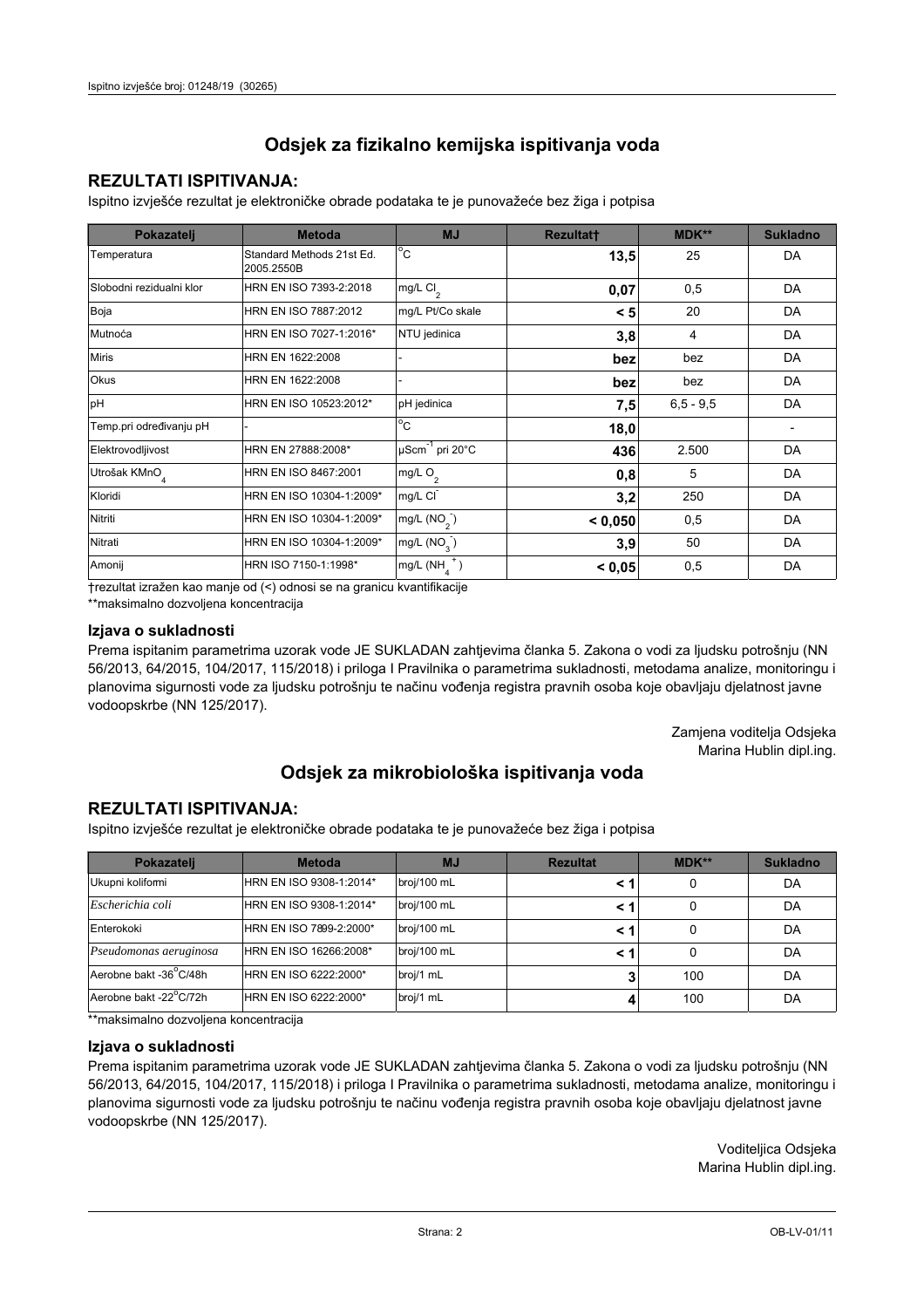



VODOOPSKRBA I ODVODNJA ZAGREBAČKE ŽUPANIJE d.o.o.-PJ SVETI IVAN ZELINA 10000 ZAGREB KOLEDOVČINA ULICA 1

Rakitje, 10.06.2019.

# **ISPITNO IZVJEŠĆE**

#### ISPITNO IZVJEŠĆE BROJ: 01247/19 (30263)

| Naziy uzorka:<br>Vrsta uzorka:                                    | VODA ZA LJUDSKU POTROŠNJU<br>Javna vodoopskrba - razvodni sustav                                |                                                                        |                                                                                                                                                                        |                                        |  |  |
|-------------------------------------------------------------------|-------------------------------------------------------------------------------------------------|------------------------------------------------------------------------|------------------------------------------------------------------------------------------------------------------------------------------------------------------------|----------------------------------------|--|--|
| HEO:<br>Uzorkovao:<br><b>Metoda</b><br>uzorkovanja:               | Sveti Ivan Zelina<br>Marija Vrban dipl.san.ing.<br>HRN ISO 5667-5:2011*, HRN EN ISO 19458:2008* |                                                                        |                                                                                                                                                                        |                                        |  |  |
| Plan uzorkovanja: OB-LV-07/2019                                   |                                                                                                 |                                                                        |                                                                                                                                                                        |                                        |  |  |
| Uzorak uzorkovan<br>Vrijeme uzimanja uzorka:<br>Analiza započeta: |                                                                                                 | 06.06.2019.08:30<br>06.06.2019.12:22                                   | Vrijeme dostave:<br>Analiza završena:                                                                                                                                  | 06.06.2019. 12:10<br>10.06.2019. 09:37 |  |  |
| Naručitelj:<br>Lokacija:                                          | OIB: 54189804734<br><b>R BOCAKOVA</b><br>OIB: 54189804734                                       | KOLEDOVČINA ULICA 1, 10000 ZAGREB<br>KOLEDOVČINA ULICA 1, 10000 ZAGREB | VODOOPSKRBA I ODVODNJA ZAGREBAČKE ŽUPANIJE d.o.o.- PJ SVETI IVAN ZELINA<br>Vodovodom upravlja: VODOOPSKRBA I ODVODNJA ZAGREBAČKE ŽUPANIJE d.o.o.- PJ SVETI IVAN ZELINA |                                        |  |  |

Oblik zahtjeva: Zahtjev po ugovoru

Sukladnost je izražena uz rezultate ispitivanja.

Rukovoditeljica Službe Marina Hublin dipl.ing.

#### Napomena:

- 1) Rezultati ispitivanja odnose se isključivo na ispitivani uzorak.
- 2) Ispitna izvješća se ne smiju umnožavati bez odobrenja Zavoda.
- 3) Akreditirane metode označene su zvjezdicom (\*).
- 4) Iziava o sukladnosti nije u području akreditacije.
- 5) Mjerna nesigurnost za akreditirane metode dostupna je na zahtjev.

Služba za zdravstvenu ekologiju ovlaštena je kao službeni laboratorij za obavlianie određenih analiza vode, hrane i okolišnih uzoraka u proizvodniji hrane prema rješenju Ministarstva poljoprivrede: KLASA:UP/I-322-01/18-01/36, URBROJ:525-10/0729-18-3

Služba za zdravstvenu ekologiju ovlaštena je kao službeni laboratorij za provođenie ispitivania vode za liudsku potrošniu za određene parametre prema rješenju Ministarstva zdravstva: KLASA:UP/I-541-02/14-03/04, URBROJ:534-07-2-1-3/2-18-18

Strana: 1